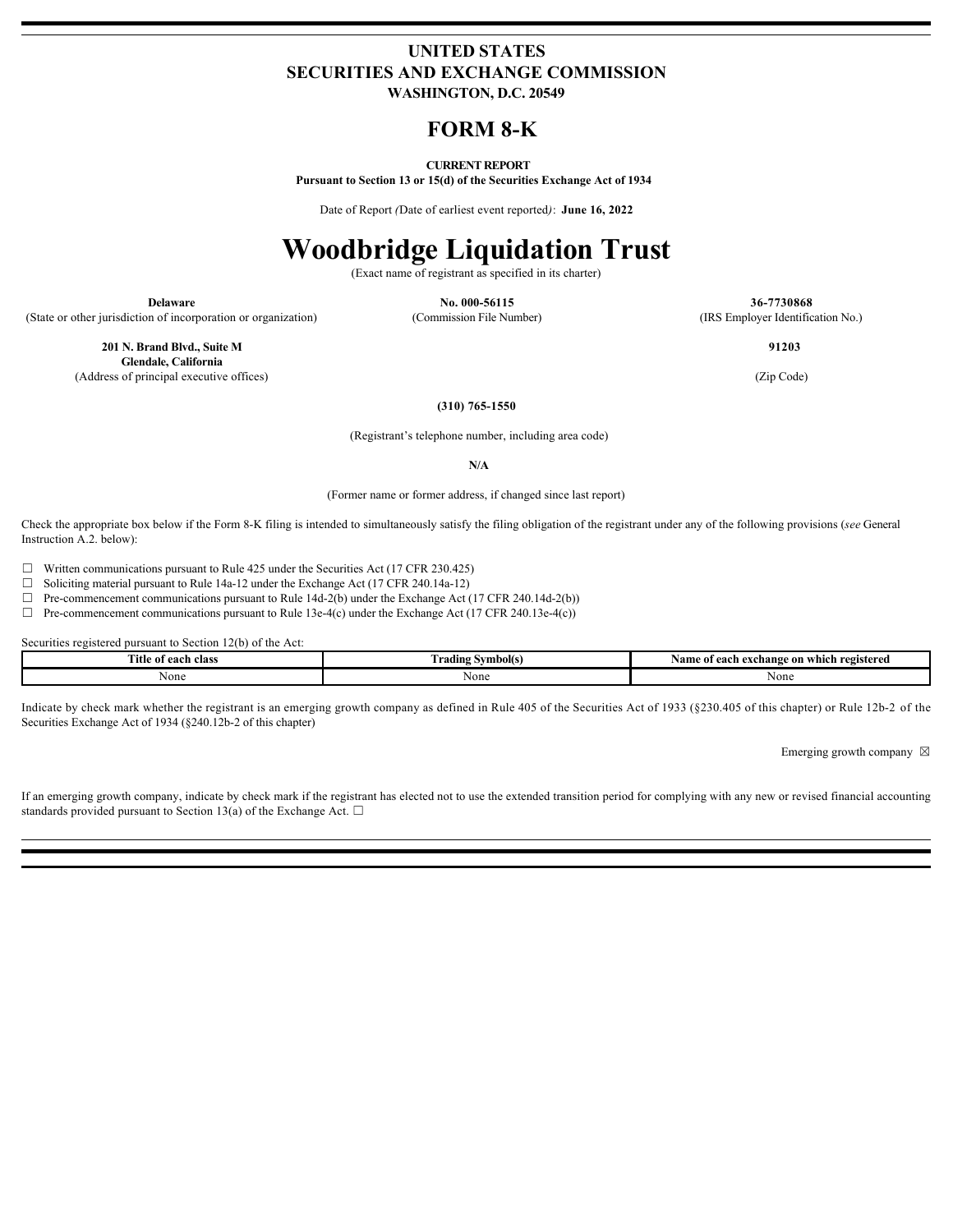## **Item 8.01 – Other Events**

On June 16, 2022, the registrant issued a press release, a copy of which is attached to this Current Report on Form 8-K as Exhibit 99.1 and is incorporated herein by this reference.

The information included in this Form 8-K under Item 7.01 and Exhibit 99.1 is being furnished and shall not be deemed "filed" for purposes of Section 18 of the Securities Exchange Act of 1934, as amended (the "Exchange Act"), or otherwise subject to liabilities of that Section, unless the registrant specifically states that the information is to be considered "filed" under the Exchange Act, or incorporates it by reference into a filing under the Exchange Act or the Securities Act of 1933, as amended.

### **Item 9.01 – Financial Statements and Exhibits**

- (d) Exhibits
	- [99.1](file:///C:/Users/sarikm/AppData/Local/Temp/PROfile%20Green/g3vnfq00.zew/expand/content/brhc10038823_ex99-1.htm) Press release dated June 16, 2022 regarding an interim distribution\*

\* Filed herewith.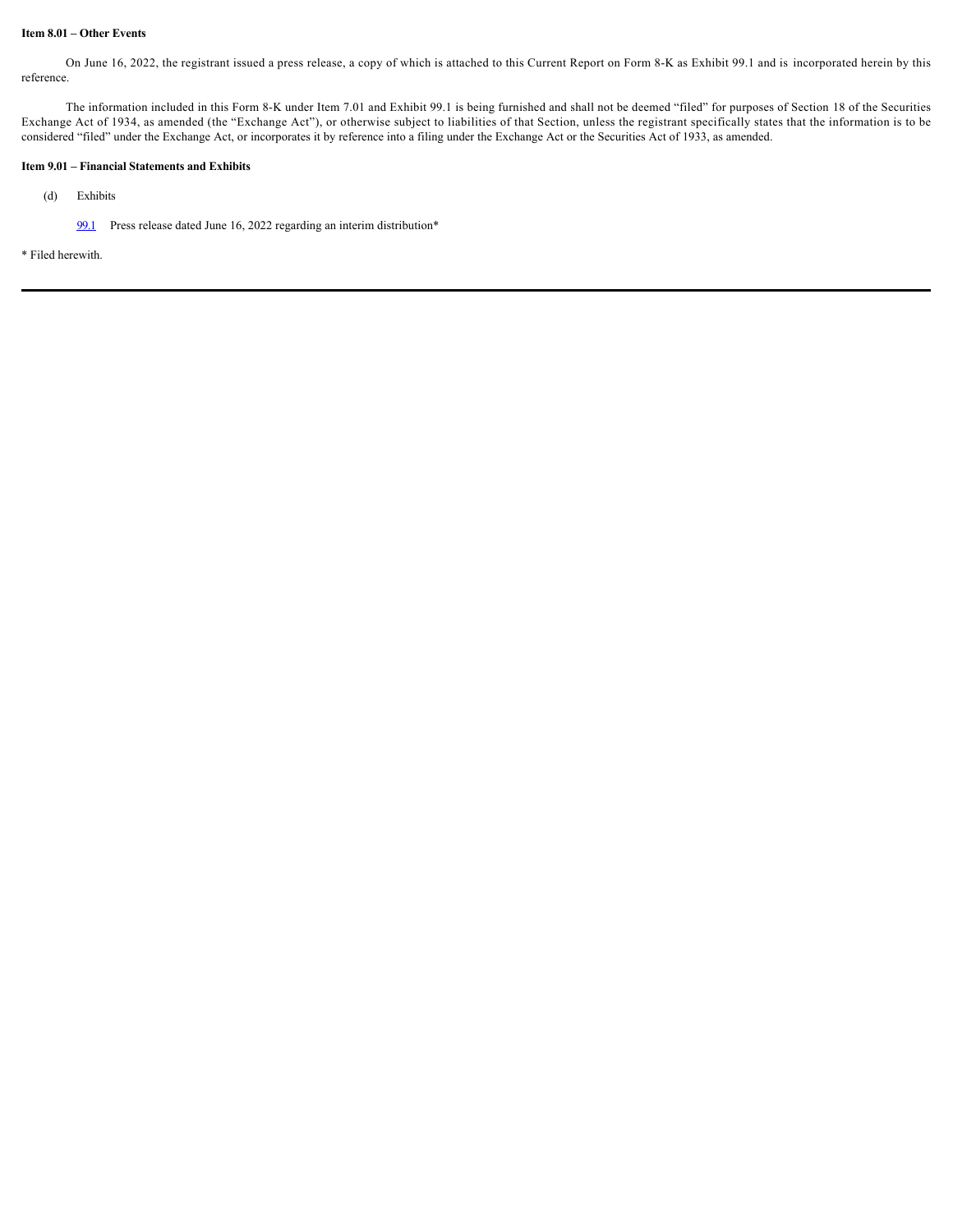## **SIGNATURES**

Pursuant to the requirements of the Securities Exchange Act of 1934, the registrant has duly caused this report to be signed on its behalf by the undersigned thereunto duly authorized.

Woodbridge Liquidation Trust

Date: June 16, 2022 By: /s/ Michael I. Goldberg

Michael I. Goldberg, Liquidation Trustee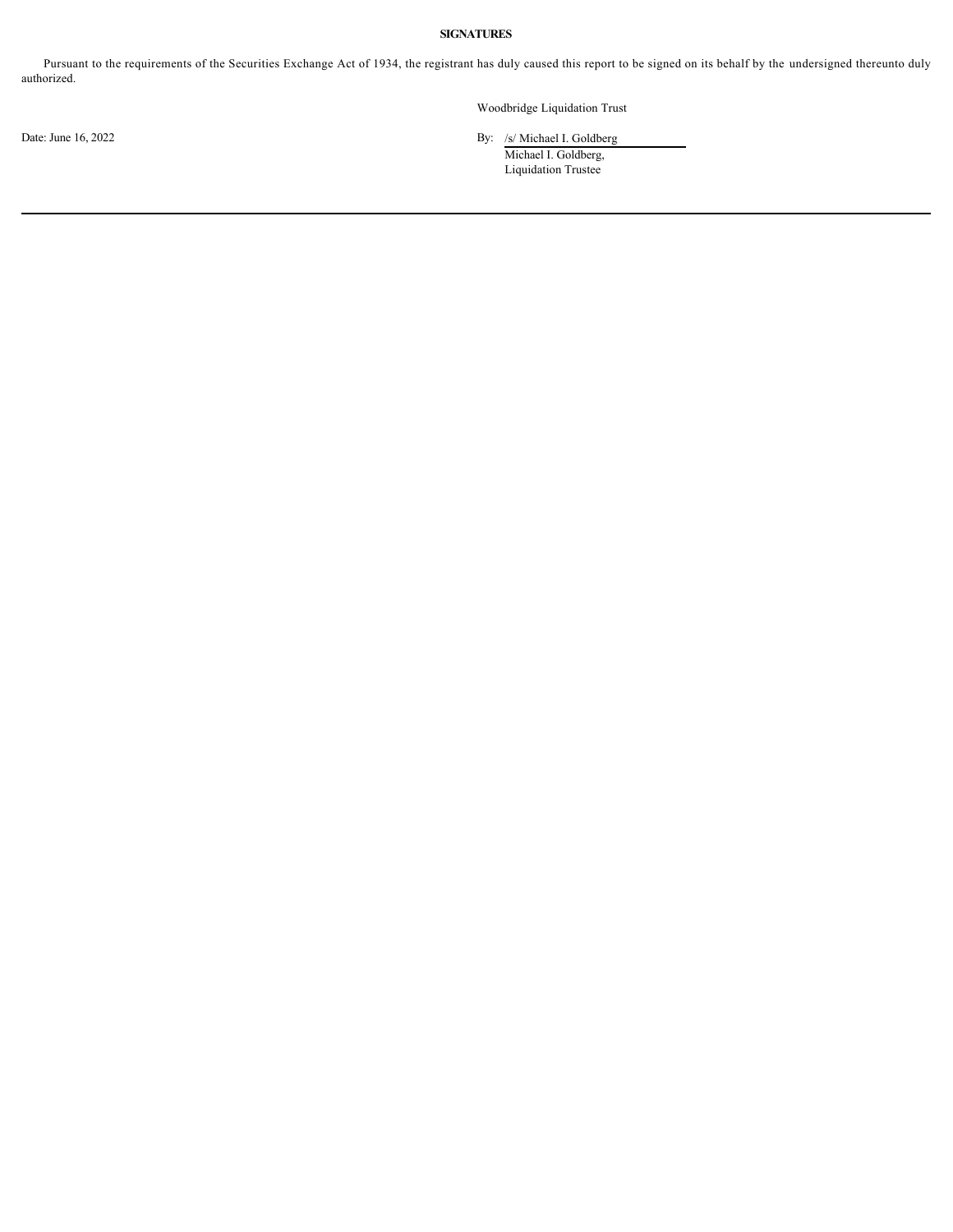## **WOODBRIDGE LIQUIDATION TRUST**

Michael I. Goldberg, Liquidation Trustee 201 North Brand Boulevard, Unit M Glendale, California 91203

June 16, 2022

#### *FOR IMMEDIATE RELEASE:*

**Contact:**

Michael I. Goldberg, Liquidation Trustee Woodbridge Liquidation Trust Tel: 1-310-765-1550

#### **Woodbridge Liquidation Trust Announces Cash Distribution**

GLENDALE, California—June 16, 2022—Woodbridge Liquidation Trust (the "Trust") announced that its Liquidation Trustee, with the approval of the Trust's Supervisory Board, has declared an aggregate cash distribution of \$65 million on the Trust's Class A Liquidation Trust Interests (the "Class A Interests"). This amount includes a reserve of approximately \$850,000 for amounts that are or may become payable (a) in respect of Class A Interests that may be issued in the future upon the allowance of unresolved bankruptcy claims, (b) in respect of Class A Interests issued on account of recently allowed claims, (c) for holders of Class A Interests who failed to cash checks mailed in respect of prior distributions, (d) for distributions that were withheld due to pending avoidance actions, and (e) to holders of Class A Interests for which the Trust is awaiting further beneficiary information.

The distribution amounts to \$5.63 per Class A Interest, and will be paid on or about July 15, 2022 to holders of record of Class A Interests as of close of business on June 30, 2022.

Regarding the distribution, the Trust's Liquidation Trustee Michael Goldberg said, "I am pleased to be able to announce this additional interim distribution to our holders. As the Company is approaching the end of its real estate portfolio liquidation activities and has only a small number of real estate assets remaining, I would remind all investors in the Trust that future distributions will be limited. Once the Company's remaining real property assets have been liquidated and the net proceeds resulting therefrom, net of reserves, have been distributed, further distribution(s) are expected to be materially reliant on future recoveries from litigation. Such recoveries are uncertain and the amount and timing of such recoveries are difficult to determine."

## *About Woodbridge Liquidation Trust:*

Woodbridge Liquidation Trust is a Delaware statutory trust that, together with its wholly-owned subsidiary Woodbridge Wind-Down Entity LLC, was formed on February 15, 2019 to implement the terms of the First Amended Joint Chapter 11 Plan of Liquidation dated August 22, 2018 of Woodbridge Group of Companies, LLC and Its Affiliated Debtors (the "*Plan*"). The purpose of the Trust is to prosecute various causes of action acquired by the Trust pursuant to the Plan, to litigate and resolve claims filed against the debtors under the Plan, to pay allowed administrative and priority claims against the debtors (including professional fees), to receive cash from certain sources and, in accordance with the Plan, to make distributions of cash to holders of interests in the Trust subject to the retention of various reserves and after the payment of Trust expenses and administrative and priority claims. For more information, visit www.woodbridgeliquidationtrust.com.